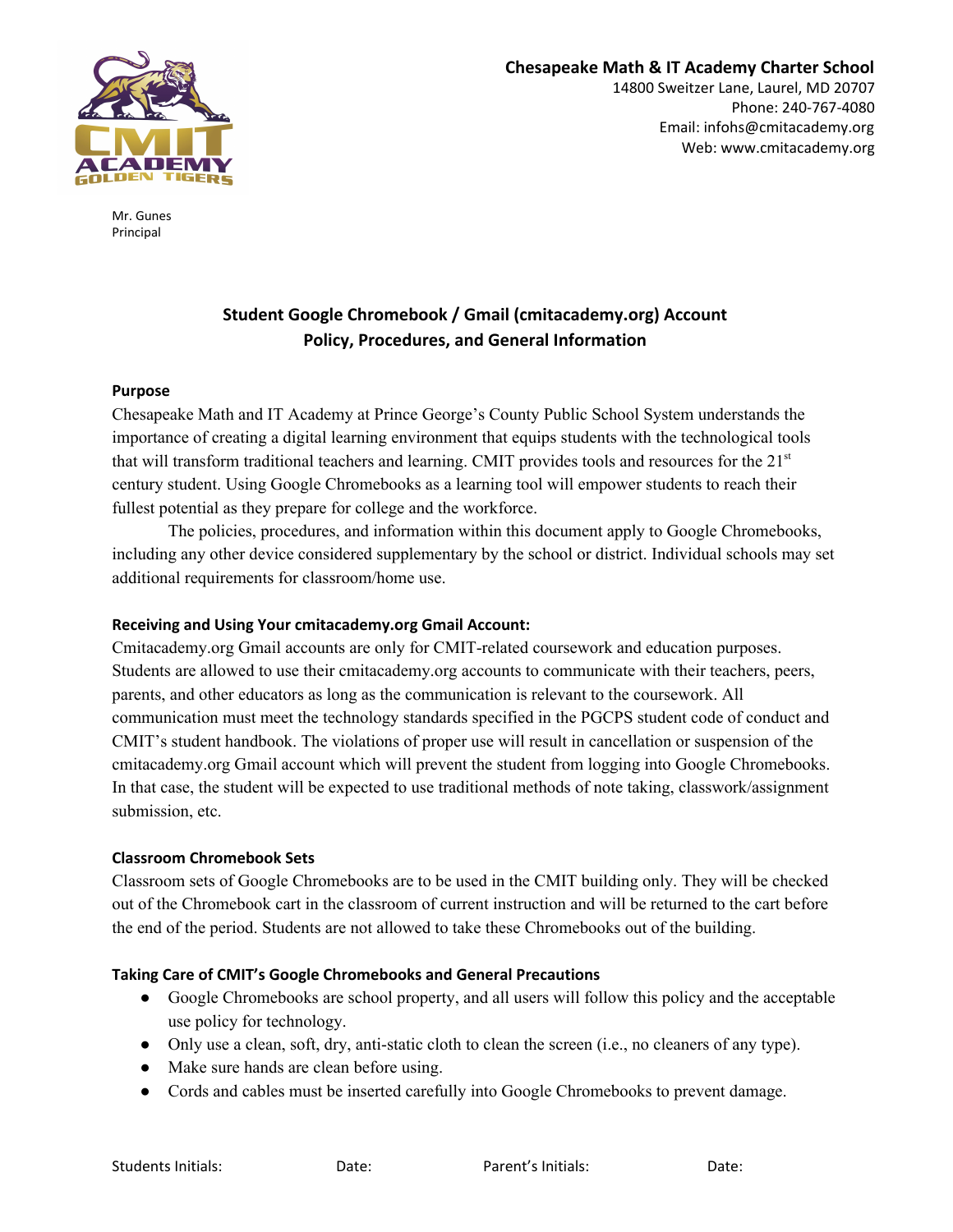- Google Chromebooks must remain free of any writing, drawing, stickers, or labels that are not the property of CMIT.
- Google Chromebooks must never be taken out of teachers' classrooms or left in any unsupervised area.
- Do not lean on the top of Google Chromebooks when they are closed.
- Do not place anything in the carrying case (if one is provided) that will press against the cover
- Do not add a screensaver or background photo.
- Presence of guns, weapons, pornographic materials, inappropriate language, alcohol, drug, gang-related symbols or pictures will result in disciplinary actions.
- Sound must be muted at all times unless permission is obtained from the teacher for instructional purposes.
- Music is not allowed on Google Chromebooks.
- All software/apps must be school/district provided and added at the teacher's instruction
- Keep Google Chromebooks away from food and drink.
- Document and software/hardware issues to your teacher as soon as possible.

## **Acceptable Use**

The use of technology resources is a privilege, not a right. The privilege of using technology resources provided by CMIT is not transferable or extendible by students to people or groups outside the district and terminates when a student is no longer enrolled at the issuing school. This policy is provided to make all users aware of the responsibilities associated with efficient, ethical, and lawful use of technology resources. If a student violates any of the User Terms and Conditions named in this policy, privileges may be terminated, access to the school's technology resources may be denied, and the appropriate disciplinary action shall be applied. The PGCPS Student Code of Conduct shall be applied to student infraction. CMIT has the right to terminate the privilege to use Google Chromebooks at any time without prior notice.

# **Activities Strictly Prohibited**

- Use of Gmail accounts (personal, parent, etc.) other than the account assigned by the school (@cmitacademy.org).
- Illegal installation or transmission of copyrighted materials.
- Any action that violates existing Board policy or public law.
- Sending, accessing, uploading, downloading, or distributing offensive, profane, threatening, pornographic, obscene, or sexually explicit materials.
- Use of chat rooms, sites selling term papers, book reports, and other forms of student work.
- Use of outside data disks or external attachments without prior approval from the administration.
- Changing of Google Chromebook settings (exceptions include personal settings such as font size, brightness, etc.).
- Downloading apps.
- Spamming sending mass or inappropriate emails.
- Gaining access to other student's accounts, files, and/or data.
- Using the school's Internet/email accounts for financial or commercial gain or for any illegal activity.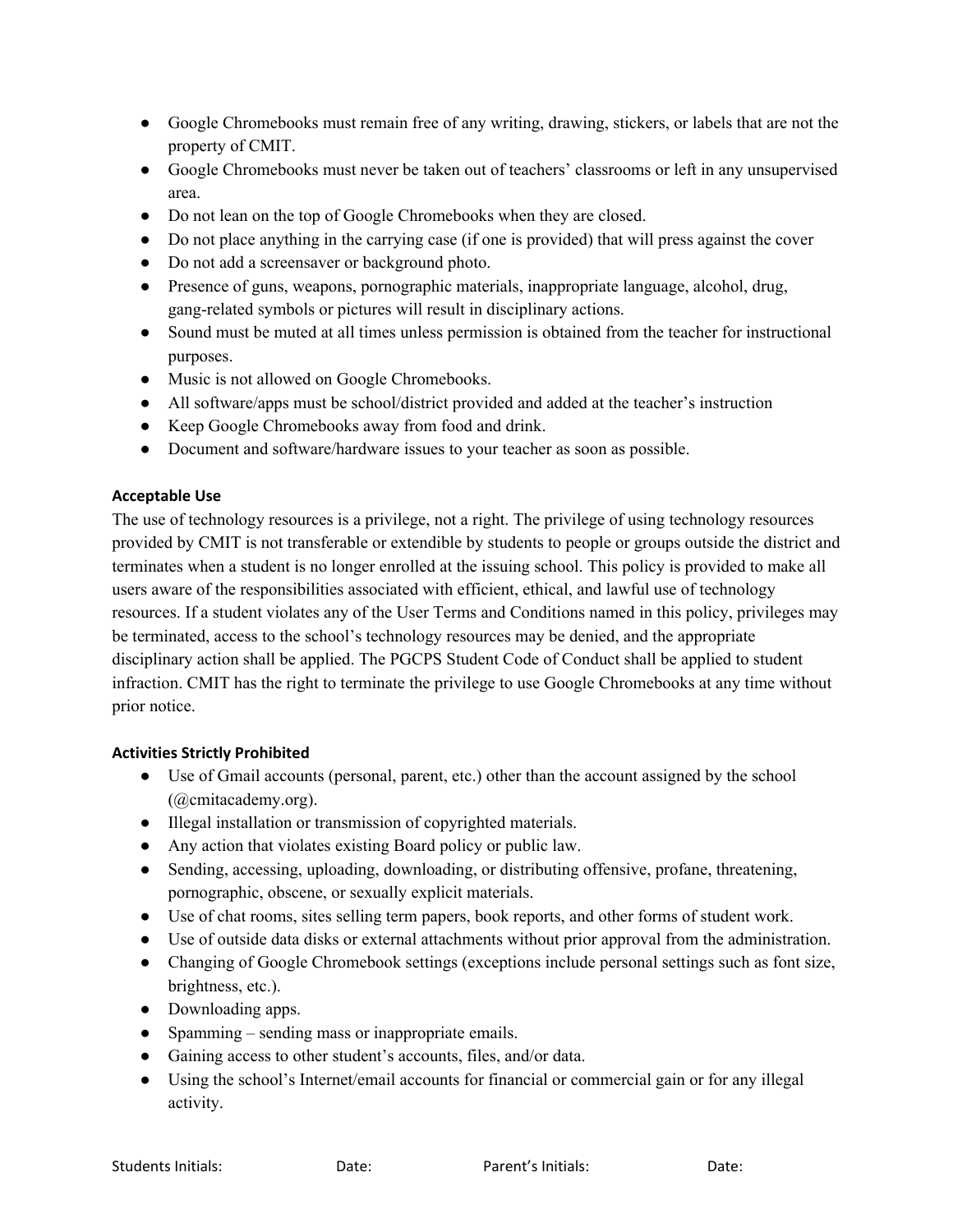- Using anonymous and/or false communications.
- Giving out personal information, for any reason, over the Internet. (This includes, but is not limited to, setting up Internet accounts including those necessary for chat rooms, group chats, email, etc.)
- Participating in credit card fraud, electronic forgery, or other forms of illegal behavior.
- Vandalizing (any malicious attempt to harm or destroy hardware, software, or data, including, but not limited to, the uploading or creation of computer viruses or computer programs that can infiltrate computer systems and/or damage software components) school equipment.
- Transmitting or accessing materials that can be viewed as obscene, offensive, threatening or otherwise intended to harass or demean recipients.
- Bypassing the PGCPS or CMIT web filter through a web proxy.
- Modifying Google Chromebooks in any way other than instructed by the administrator or other school personnel.
- Exchanging Google Chromebooks with another student.
- Synchronizing Google Chromebooks with another computer outside of school.
- Removing the supplied cover (if there is one) for Google Chromebooks.
- Applying any permanent marks, decorations, or modifications to Google Chromebooks.
- Clearing or disabling browser history or setting password protection on the device.
- Disabling Google Chromebooks or its applications.
- Accessing email or chat accounts, watching videos, and playing games.

## **Applications**

CMIT has researched key applications, which will be preinstalled on each Google Chromebook. Additional applications may be reviewed and added to facilitate academic situations. Purchasing and installing those applications is the responsibility of school. The student user is not to install any applications.

However, there will be a procedure reviewed in the classroom on how to recommend an application to be added by the school.

#### **Network Etiquette**

You are expected to abide by the generally accepted rules of network etiquette. These include, but are not limited to) the following:

- Be polite. Do not get abusive in your messages to others.
- Use appropriate language. Swearing, using vulgarities or any other inappropriate language is strictly prohibited.
- Do not disclose your (or other students') personal information.
- Note that electronic mail (email) is not guaranteed to be private. People who operate the system do have access to all mail. Messages relating to or in support of prohibited activities will be promptly addressed.

#### **Student Pledge for Google Chromebook Use**

● I will take good care of my school's technology and Google Chromebooks.